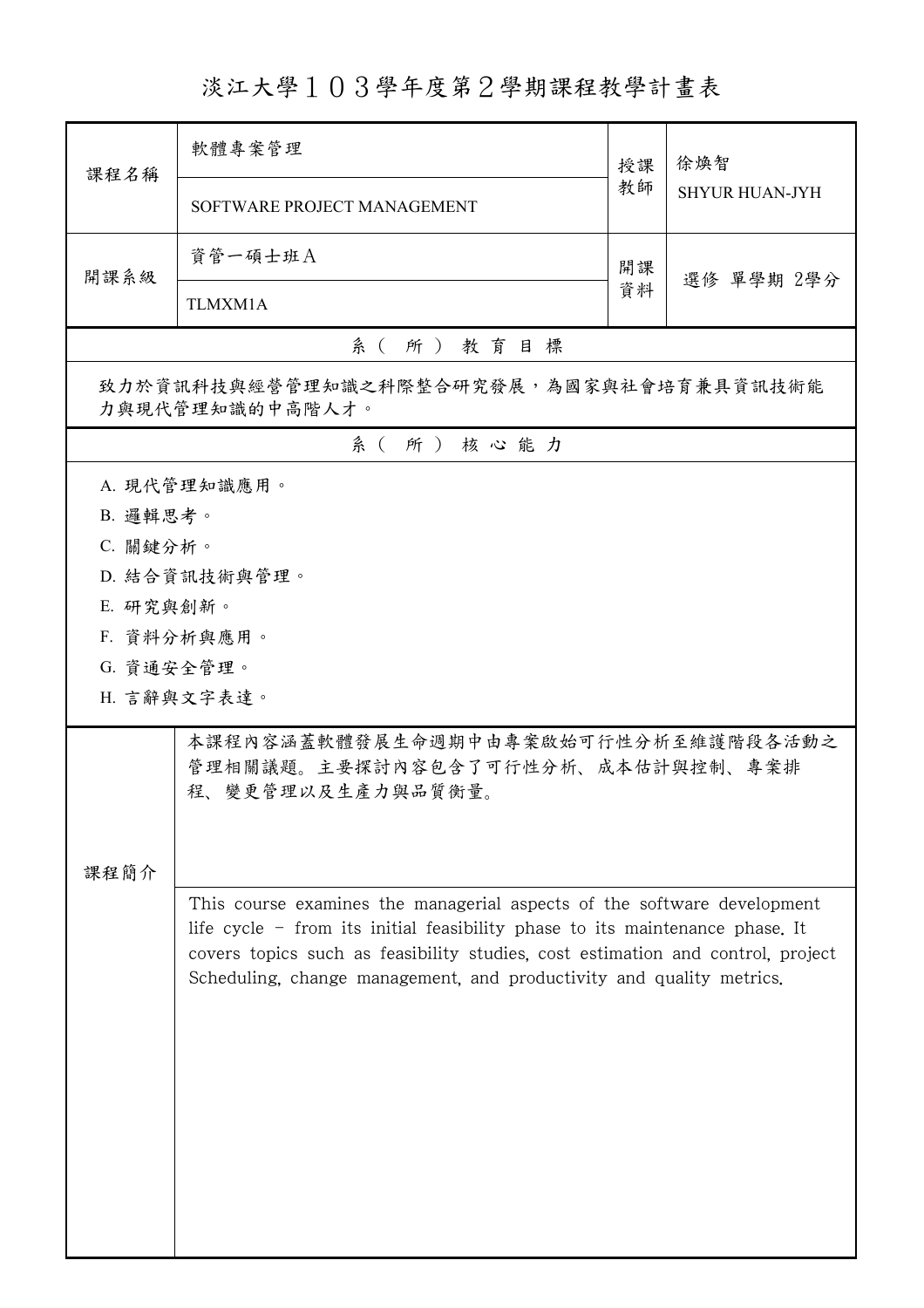本課程教學目標與目標層級、系(所)核心能力相關性

一、目標層級(選填): (一)「認知」(Cognitive 簡稱C)領域:C1 記憶、C2 瞭解、C3 應用、C4 分析、 C5 評鑑、C6 創造 (二)「技能」(Psychomotor 簡稱P)領域:P1 模仿、P2 機械反應、P3 獨立操作、 P4 聯結操作、P5 自動化、P6 創作 (三)「情意」(Affective 簡稱A)領域:A1 接受、A2 反應、A3 重視、A4 組織、 A5 內化、A6 實踐

二、教學目標與「目標層級」、「系(所)核心能力」之相關性:

 (一)請先將課程教學目標分別對應前述之「認知」、「技能」與「情意」的各目標層級, 惟單項教學目標僅能對應C、P、A其中一項。

 (二)若對應「目標層級」有1~6之多項時,僅填列最高層級即可(例如:認知「目標層級」 對應為C3、C5、C6項時,只需填列C6即可,技能與情意目標層級亦同)。

 (三)再依據所訂各項教學目標分別對應其「系(所)核心能力」。單項教學目標若對應 「系(所)核心能力」有多項時,則可填列多項「系(所)核心能力」。

(例如:「系(所)核心能力」可對應A、AD、BEF時,則均填列。)

| 序              | 教學目標(中文)<br>教學目標(英文)             |                                                                                      | 相關性            |      |  |
|----------------|----------------------------------|--------------------------------------------------------------------------------------|----------------|------|--|
| 號              |                                  | 目標層級                                                                                 | 系(所)核心能力       |      |  |
| $\mathbf{1}$   | 了解軟體發展程序                         | Understand software<br>development process                                           | C <sub>2</sub> | AD   |  |
| $\overline{2}$ | 了解應用於軟體專案計劃與管理上<br>不同的技術         | Understand the various<br>techniques for planning and<br>managing a software project | C <sub>4</sub> | CD   |  |
| 3              | 能檢視應用於管理軟體發展團隊的<br>不同相關技術。       | Examine various techniques<br>for managing a software<br>development team            | C <sub>4</sub> | AD   |  |
|                | 教學目標之教學方法與評量方法                   |                                                                                      |                |      |  |
| 序<br>號         | 教學目標                             | 教學方法                                                                                 |                | 評量方法 |  |
| $\mathbf{1}$   | 了解軟體發展程序                         | 講述、討論                                                                                | 報告、上課表現        |      |  |
| $\overline{2}$ | 了解應用於軟體專案計劃與管理上<br>不同的技術         | 講述、討論                                                                                | 報告、上課表現        |      |  |
| $\overline{3}$ | 能檢視應用於管理軟體發展團隊的 講述、討論<br>不同相關技術。 |                                                                                      | 報告、上課表現        |      |  |
|                |                                  |                                                                                      |                |      |  |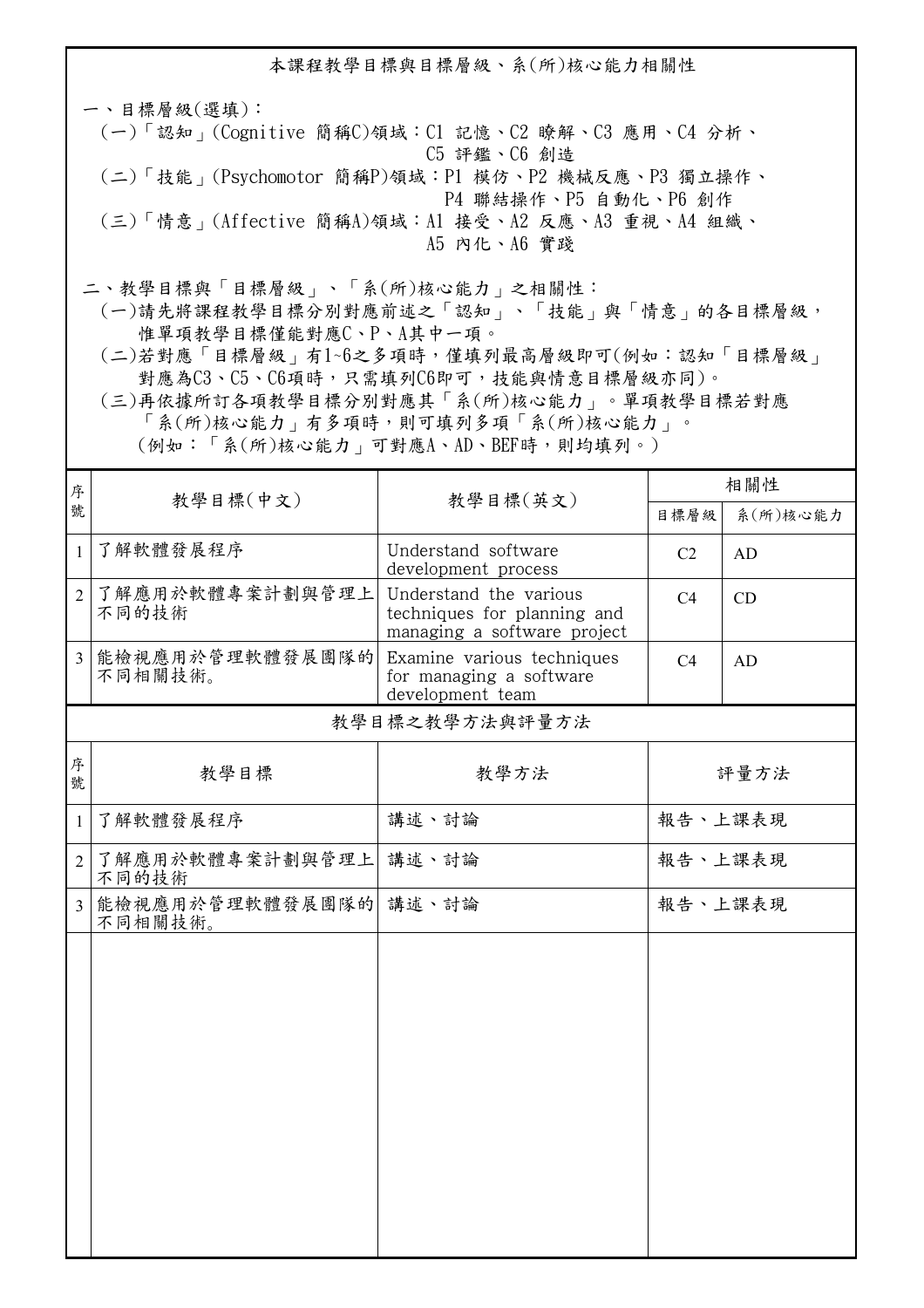| 本課程之設計與教學已融入本校校級基本素養                   |                                       |                                   |                                              |    |  |
|----------------------------------------|---------------------------------------|-----------------------------------|----------------------------------------------|----|--|
| 淡江大學校級基本素養                             |                                       |                                   | 內涵說明                                         |    |  |
| 全球視野<br>$\left\langle \ \right\rangle$ |                                       |                                   | 培養認識國際社會變遷的能力,以更寬廣的視野了解全球化<br>的發展。           |    |  |
| 資訊運用                                   |                                       |                                   | 熟悉資訊科技的發展與使用,並能收集、分析和妥適運用資<br>訊。             |    |  |
| 洞悉未來<br>$\langle \ \rangle$            |                                       |                                   | 瞭解自我發展、社會脈動和科技發展,以期具備建構未來願<br>景的能力。          |    |  |
| 品德倫理                                   |                                       |                                   | 了解為人處事之道,實踐同理心和關懷萬物,反省道德原則<br>的建構並解決道德爭議的難題。 |    |  |
| 獨立思考                                   |                                       |                                   | 鼓勵主動觀察和發掘問題,並培養邏輯推理與批判的思考能<br>力。             |    |  |
| 樂活健康<br>$\langle \ \rangle$            |                                       |                                   | 注重身心靈和環境的和諧,建立正向健康的生活型態。                     |    |  |
| 團隊合作                                   |                                       |                                   | 體察人我差異和增進溝通方法,培養資源整合與互相合作共<br>同學習解決問題的能力。    |    |  |
| 美學涵養                                   |                                       |                                   | 培養對美的事物之易感性,提升美學鑑賞、表達及創作能<br>力。              |    |  |
|                                        |                                       |                                   | 授課進度表                                        |    |  |
| 週<br>欤                                 | 日期起訖                                  |                                   | 內 容 (Subject/Topics)                         | 備註 |  |
|                                        | $104/02/24$ ~<br>104/03/01            | Introduction                      |                                              |    |  |
| 2                                      | $104/03/02$ ~<br>104/03/08            | Software Life Cycle Process       |                                              |    |  |
| 3                                      | $104/03/09$ ~<br>CMMI(1)<br>104/03/15 |                                   |                                              |    |  |
| 4                                      | $104/03/16$ ~<br>CMMI(2)<br>104/03/22 |                                   |                                              |    |  |
| 5                                      | $104/03/23$ ~<br>104/03/29            | Software Estimating (1)           |                                              |    |  |
| 6                                      | $104/03/30$ ~<br>104/04/05            | Software Estimating (2)           |                                              |    |  |
| 7                                      | $104/04/06 \sim$<br>104/04/12         | Software Project Scheduling (1)   |                                              |    |  |
| 8                                      | $104/04/13$ ~<br>104/04/19            | Software Project Scheduling (2)   |                                              |    |  |
| 9                                      | $104/04/20$ ~<br>104/04/26            | Software Quality Assurance (1)    |                                              |    |  |
| 10                                     | $104/04/27$ ~<br>104/05/03            |                                   | Software Quality Assurance (2)               |    |  |
| 11                                     | $104/05/04$ ~<br>104/05/10            | Software Configuration Management |                                              |    |  |
| 12                                     | $104/05/11$ ~<br>104/05/17            | eXtreme Programming (1)           |                                              |    |  |
|                                        |                                       |                                   |                                              |    |  |